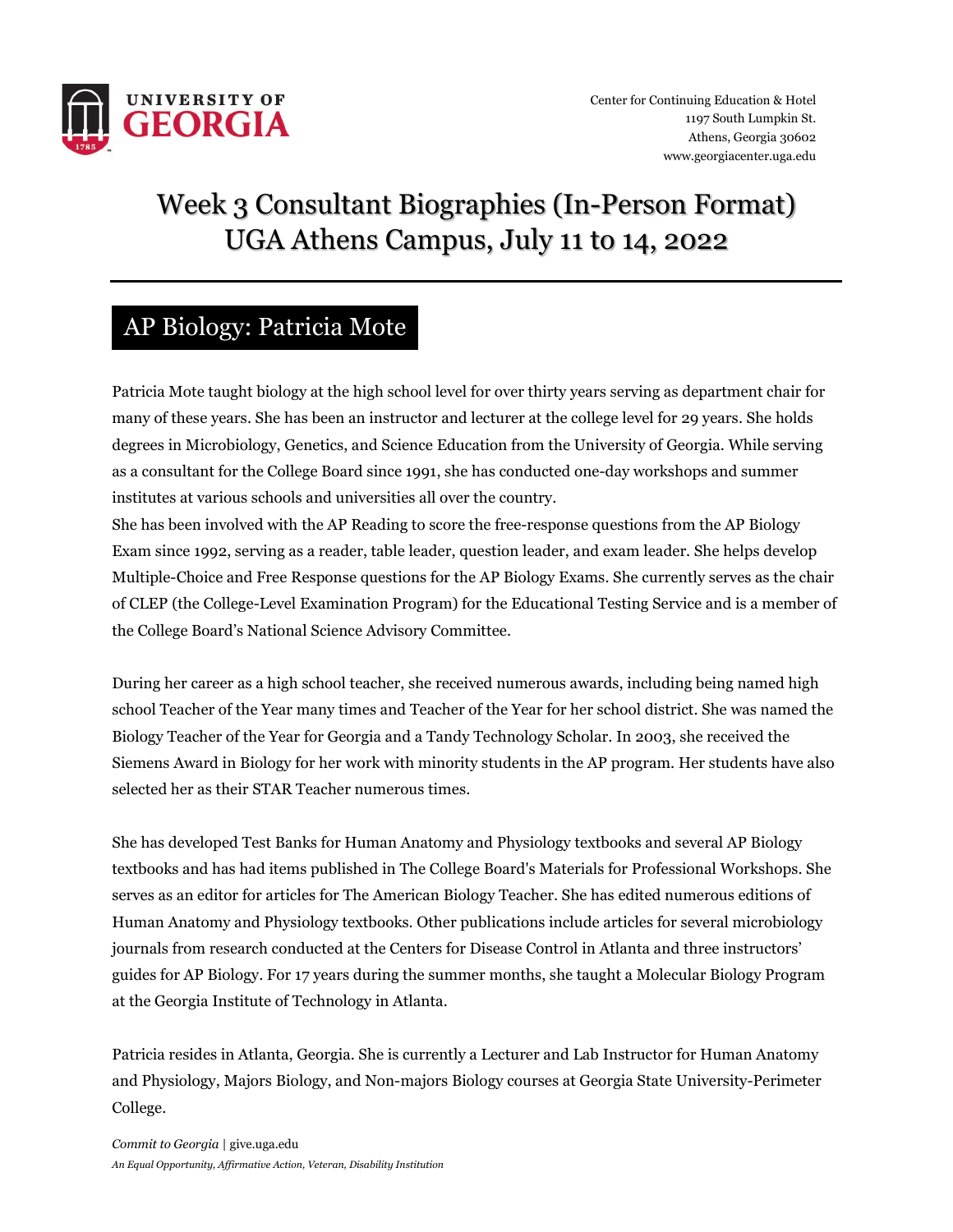# AP Calculus AB: Larry Peterson

Larry Peterson earned his B.S. in Mathematics Education from Utah State University and his M. Ed. from Weber State University. He has taught AP Calculus since 1976. Larry's experience with Advanced Placement ranges from Calculus to Computer Science to Statistics. He has been a reader for the AP Calculus exam since 1993, serving as a Table Leader for six years. In 2003 and 2004, Larry was also a Question Leader. He is also a regular presenter at state, regional, national, and international conventions in mathematics and technology and has published materials for AP Calculus and AP Statistics.

Larry currently serves on the Instructional Design Team for AP Calculus. In addition to his work as a consultant for The College Board and The National Math and Science Initiative, Larry served a six-year term as a member of the Board of Directors of the National Board for Professional Teaching Standards. His awards include Milken Educator, Tandy Scholar, Disney American Teacher Award winner, and Utah Teacher of the Year.

## AP Chemistry: Mike Arim

During his teaching career, which spans over 40 years, Mike Arim has taught all levels of physics and biology, although his focus for the past three decades has been AP and Honors Chemistry. He has taught in public and private schools and at the university level (UNC-Charlotte). Mike has served as an AP Table Leader & Reader and a College Board Consultant since the early '90s. He earned his degrees at the University of North Carolina in Chapel Hill (B.A., B.S., and MAT), and he is a National Board-Certified Teacher. Among his awards are the American Chemical Society's (ACS) Outstanding H.S. Chemistry Teacher for the Southeast Region, the Time-Warner Cable Star Teacher Award, the Spratt Excellence in Teaching Award, and the Outstanding Science Teacher Governor's Award. In 2015, the College Board selected him to conduct a week-long workshop for chemistry teachers in China. Mike conducts workshops – weeklong Summer Institutes, 1-day, and 2-days - throughout the USA.

# AP English Language & Composition: Carlos Barrera

Carlos Barrera is a National Board-Certified Teacher at Sprayberry High School in Marietta, GA. He is currently a College Board consultant, a Question Leader at the 2020 and 2021 AP Language scoring/reading. He is a current member of the College Board's AP English Language and Composition Development Committee. He served as the National College Board Advisor for AP English Language and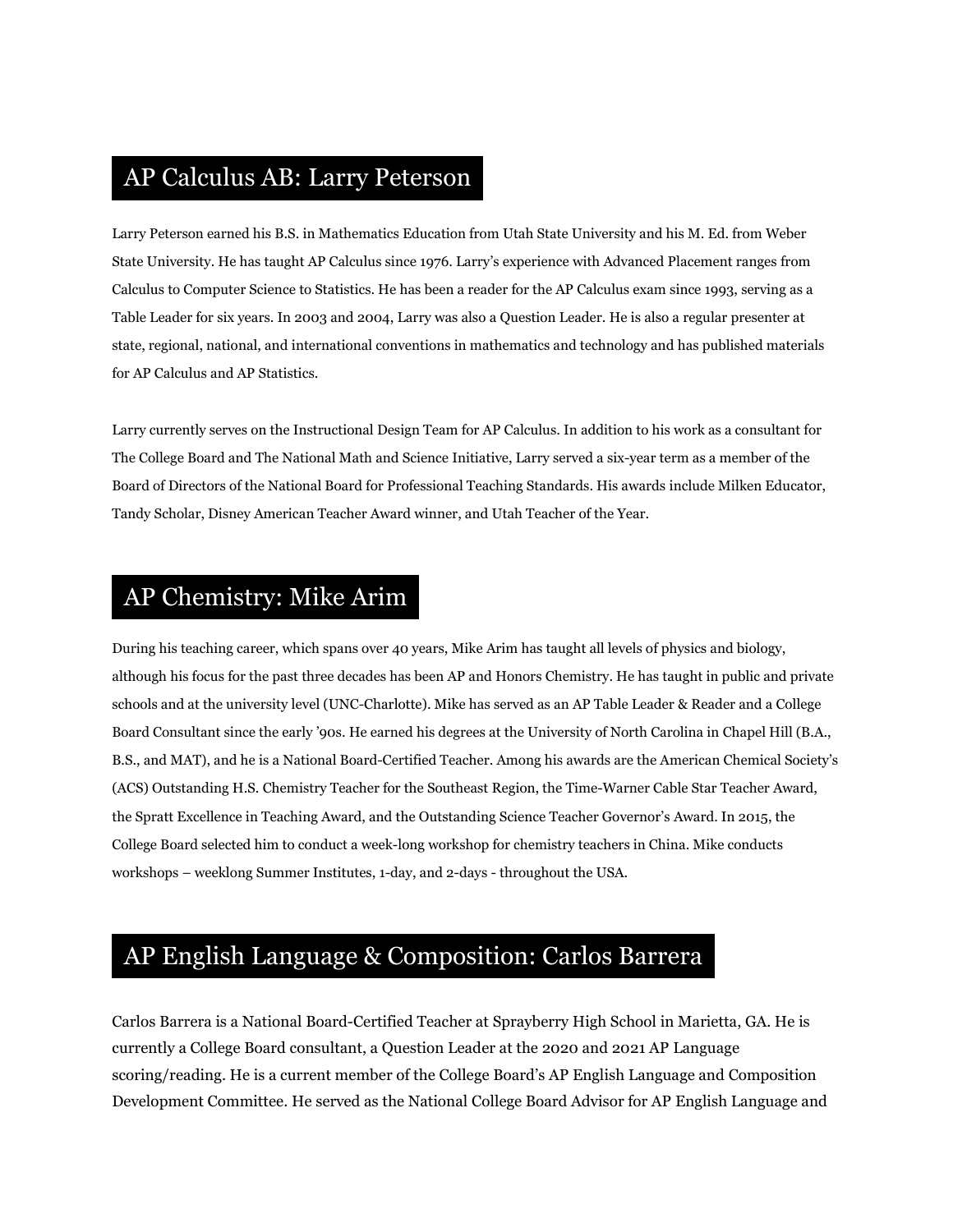Composition in 2019-2020. He is a Co-Lead Consultant, responsible for training new consultants this upcoming year. He has been a frequent presenter at College Board conferences, including Prepárate: Educating Latinos for the Future of America and the AP Regional Conferences. Carlos has presented on AP English Language for the Georgia Department of Education since 2008 and served as a Certified Parent Resource Specialist (ESOL) for the Cobb County School District 2015-2017, working as an advocate for the immigrant community. Several of his AP English Language and Literature courses are currently delivered in Spanish as part of a dual language academy.

## AP English Literature & Composition: Priscilla Eng

Priscilla Eng is a Professor of Humanities at Middlesex Community College and teaches both English Literature and ELL to native speakers of English and foreign and immigrant students. Her specialties include Multicultural Literature and Women's Voices. She has extensive experience in assessment and has served as an AP reader, Table Leader, and Question Leader since 2000. She has worked with College Board in several different capacities. She has received two U.S. State Department awards and two Fulbright fellowships for study and research.

## AP Human Geography: John Trites

John Trites has been closely involved with the AP Human geography course since its inception. He was on the original Test Development Committee for seven years, and he has been involved with every examination Reading. At the readings, John has acted as a Reader, Table Leader, and Question Leader. He enjoys working with both new and experienced APHG teachers and has conducted numerous weekend and week-long workshops throughout the United States and Canada. John taught high school Geography in the Annapolis Valley of Nova Scotia for 33 years. In addition to leading the APHG course to students in a regular classroom setting, he also taught the course online to students in several schools throughout his area. He presently works with pre-service teachers at Acadia University and frequently visits pre-service teachers in other Atlantic Canadian universities.

## AP Psychology: Nancy Fenton

Nancy Fenton, M.A., teaches AP Psychology at Adlai E. Stevenson High School in Lincolnshire, Illinois, and online for the Center for Talent Development at Northwestern University. She has taught AP Psychology since 2006 and has served as a reader for the AP Psychology exam since 2008, a table leader since 2017, and a College Board consultant since 2014. She earned her BA in History and Secondary Education at Northeastern Illinois University and an MA in Psychology at National Louis University, as well as a second MA in curriculum and instruction with technology, focus also from National Louis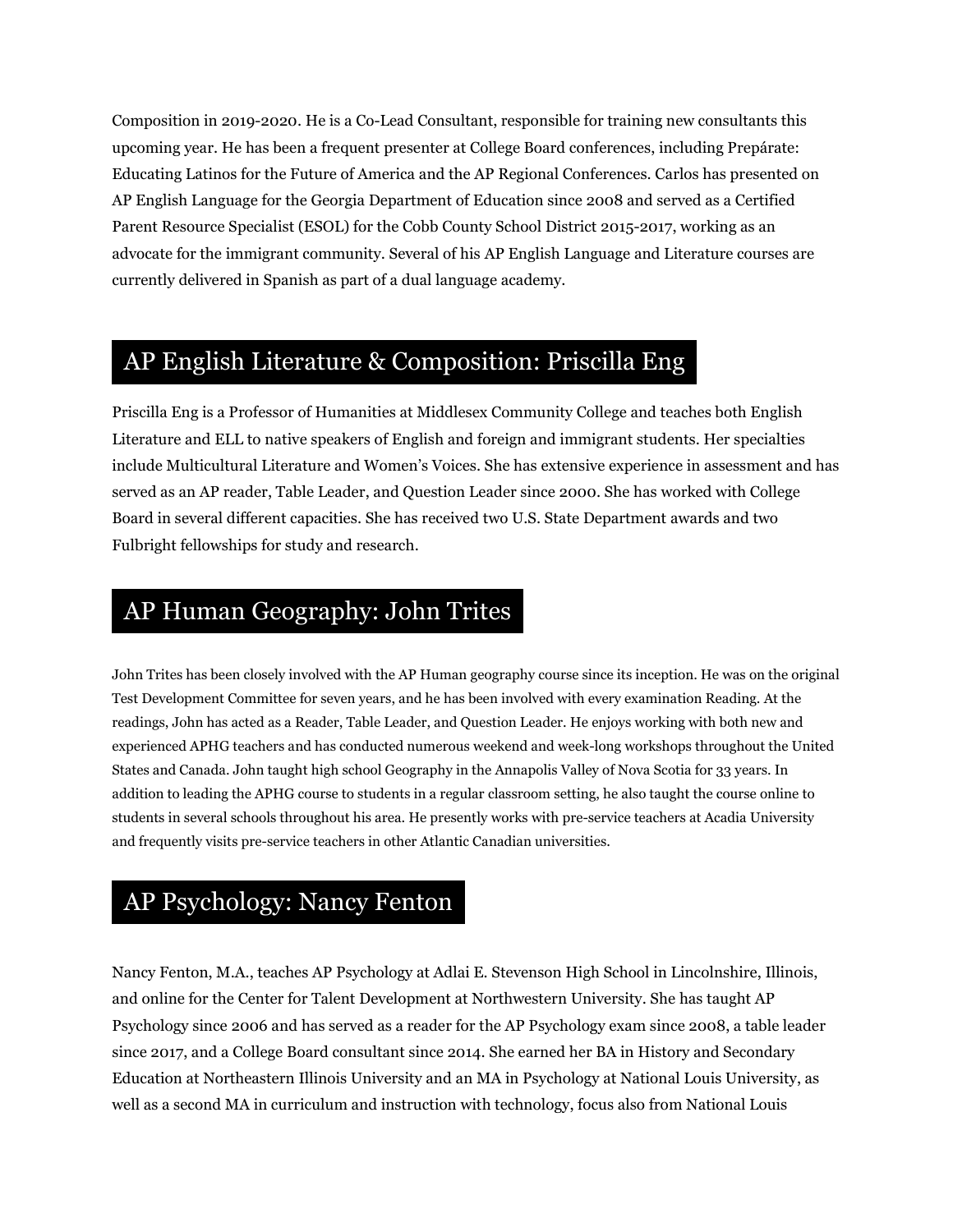University. Ms. Fenton was awarded the 2013 American Psychological Association (APA) Teachers of Psychology in Secondary Schools (TOPSS) Excellence in Teaching Award for dynamic teaching and commitment to the advancement of psychology and has presented at regional conferences for AP Psychology teachers. She has previously served as a member of the TOPSS board. She has worked on numerous APA initiatives, including the performance indicators for the National Standards for High School Psychology Curricula and several TOPSS Psychology Unit Lesson Plans. Nancy Fenton is the coauthor of two editions of the review book AP Psychology All Access with Jessica Flitter. She has served on the high school educator advisory board for the 2nd, and 3rd editions of the Myers-Dewall AP Psychology textbook worked on several other AP psychology textbooks, and writes for the blog Books for Psychology Class. She is the co-author of the new iScore5™ Psych app created for AP® Psychology students to prepare for the exam.

#### AP Statistics: David Wilcox

David Wilcox is currently a member of the mathematics faculty at The Lawrenceville School in Lawrenceville, NJ. He has served as a rubric team member, table leader, and reader for the College Board at the AP Statistics Reading for the past 18 years. Additionally, he has developed and taught courses to help students prepare for the SAT and ACT. David also has experience as an AP workshop leader and APSI instructor. In addition to AP Statistics, David teaches Honors Calculus-Based Probability and Statistics at The Lawrenceville School. In 2006, he was a national nominee for the prestigious Siemens Award for Advanced Placement for his work in the AP Statistics classroom. David received a Bachelor of Science in Mathematics from Christian Brothers University in 1989, a Master of International Business Studies (Spanish Track) from the University of South Carolina in 1994, and a Master of Applied Statistics degree from the University of South Carolina in 2013.

#### AP U.S. Government & Politics: Stephen Meinhold

Stephen Meinhold, Professor of Political Science, University of North Carolina Wilmington Dr. Stephen Meinhold is Professor of Political Science at the University of North Carolina Wilmington (UNCW) and a former Chief Reader for the College Board United States Government and Politics Advanced Placement (AP) program (2016-2020). He has taught United States Government and Politics at UNCW for 25 years and is the co-author of Judicial Process: Law, Courts, and Politics in the United States. Dr. Meinhold has been involved with the AP U.S. Government and Politics Program for 20 years, including scoring essays, writing questions, serving on the Curriculum Design and Assessment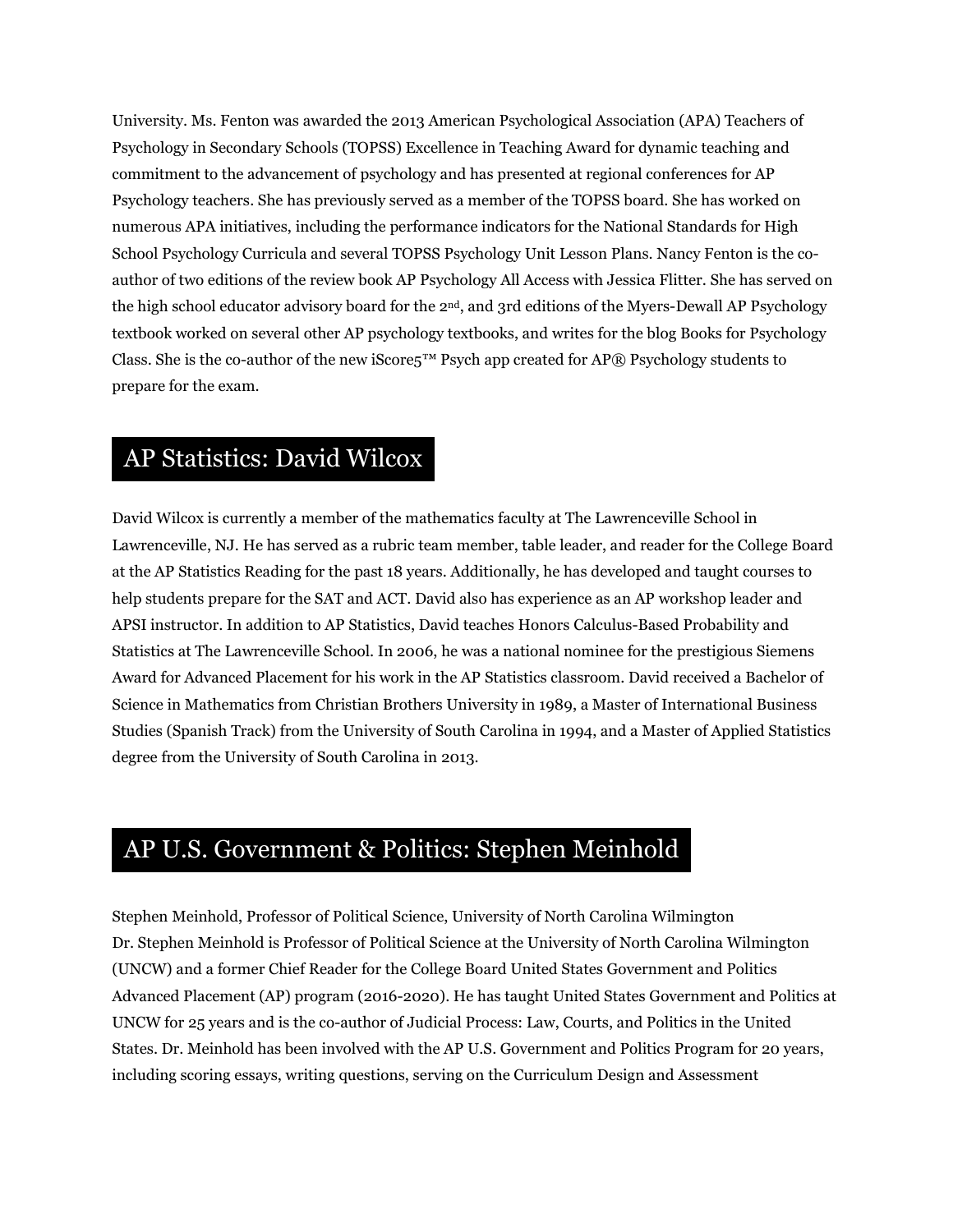Committee, and serving as Chief Reader. He is also a member of the College Board's National Academic Assembly (2020-2023).

# AP U.S. History: Sue Gibson

My name is Sue Gibson, and I will be your APUSH consultant for the week. It will be a very productive week for you as you will be in the role of teacher and student. The week is very intensive but fun and academic. You will be exceptionally well prepared to teach APUSH to your students when you leave. I have been involved with the AP program for over 38 years as a teacher and consultant.

My AP® Qualifications Include:

- Taught in public and private schools as well in China AP USH, AP Econ, AP Comparative Politics
- AP® Reader since 1994
- Table Leader since 2001
- Question Leader since 2013
- AP® Consultant since 1997
- Writer for College Board curriculum frameworks for new exam for Florida
- Writer for College Board Immigration publication
- Writer for ETS test questions
- Writer for Cengage Learning Exam View
- Writer for Teaching Point Advanced / APUSH publication
- Tutor / teach Chinese students online APUSH, AP World, AP Comparative

I look forward to seeing you at the institute.

#### AP World History: Modern: Amie La Porte-Lewis

Amie La Porte-Lewis attended Agnes Scott College in Decatur, GA, and graduated in History and French Literature. She also has an M.Ed. in curriculum, instruction, and assessment. She has taught since 2004 in both public and private schools and currently teaches at Holy Innocents' Episcopal School in Atlanta, GA. Thus far, Amie has taught World History, AP World History, Economics, AP Microeconomics, and various levels of French Language, including AP. She currently teaches AP World History and AP Microeconomics and coaching cross country, cheerleading, and girls lacrosse at Holy Innocents'. Amie has been a reader for AP World History since 2008, and a table leader since 2015, and currently serves as a member of the AP World History Development Committee. Amie has contributed to AP Insight World History materials and has presented professional development for AP Insight both online and in day